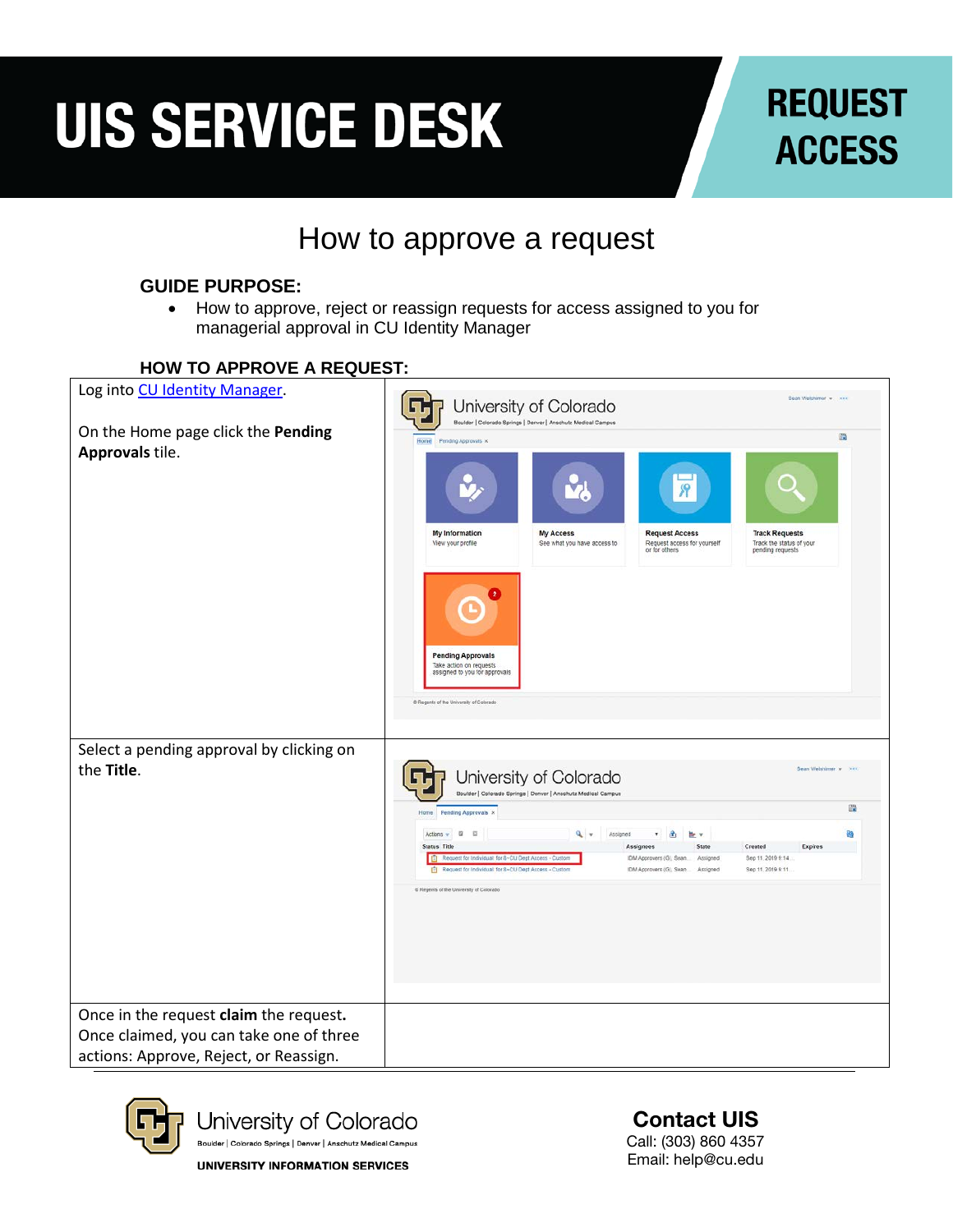### **REQUEST ACCESS**

|                                           | Rean Welshinge w ****<br>University of Colorado<br>احلا                                                                                                     |
|-------------------------------------------|-------------------------------------------------------------------------------------------------------------------------------------------------------------|
|                                           | Boulder   Colorado Springs   Denver   Anschutz Medical Campus                                                                                               |
|                                           | 脑<br>Home Pending Approvals x Request for Individual:  x                                                                                                    |
|                                           | Request for Individual: for 8~CU Dept Access - Custom<br>Task Actions<br>Claim                                                                              |
|                                           | <b>Details</b><br>4 Summary Information                                                                                                                     |
|                                           | Request Id \$0003<br>Requester Ron Swanson                                                                                                                  |
|                                           | Requested Date 9/11/2019<br>Status Request Awaiting Approval                                                                                                |
|                                           | Justification I need this access to complete duties<br>Parent Request ID<br>required of my job. Custom department<br>access required to include departments |
|                                           | 51000 and 52000.<br>Request Type Provision Entitlement                                                                                                      |
|                                           | Request Details Approvals                                                                                                                                   |
|                                           | A History                                                                                                                                                   |
|                                           | Options w                                                                                                                                                   |
|                                           | 1 / Sil Manager Approval                                                                                                                                    |
|                                           | B IDM Approvers, Sean Welshimer - Manager/approval<br>Assigned<br>9/11/19 9.11 AM #9<br>1.1<br>Ron Swanson                                                  |
|                                           | 2           Campus Security Co-ordinator                                                                                                                    |
|                                           | E                                                                                                                                                           |
|                                           |                                                                                                                                                             |
|                                           | Manager Approval                                                                                                                                            |
|                                           | is IDM Approvers, Sea.                                                                                                                                      |
|                                           | Campus Security Co.                                                                                                                                         |
| The target user and entitlements          |                                                                                                                                                             |
| (application role) being requested appear | Sean Welshimer w Window<br>University of Colorado<br>اتالا                                                                                                  |
| on the Request Details tab.               | Boulder   Colorado Springs   Denver   Anschutz Medical Campus                                                                                               |
|                                           | 曲<br>Home Pending Approvals × Request for Individual:  ×                                                                                                    |
|                                           | Request for Individual: for 8~CU Dept Access - Custom<br>Task Actions =<br>Approve<br>Reject                                                                |
|                                           | Details <sup>1</sup><br>Þ                                                                                                                                   |
|                                           | A Summary Information                                                                                                                                       |
|                                           | Request Id 80003<br>Requester Ron Swanson<br>Requested Date 9/11/2019<br>Status Request Awaiting Approval                                                   |
|                                           | Justification I need this access to complete duties<br>Parent Request ID                                                                                    |
|                                           | required of my job. Custom department<br>access required to include departments<br>51000 and 52000.<br>Request Type Provision Entitement                    |
|                                           |                                                                                                                                                             |
|                                           | <b>Request Details</b><br>oprovats                                                                                                                          |
|                                           | al Target Users<br>A Related Requests                                                                                                                       |
|                                           | <b>Display Name</b><br>E-mail<br><b>Request Id</b><br>Requested Item Status<br>Beneficiary<br>Ron Swanson<br>No data to display.<br>@ test email@cu.edu     |
|                                           | Update<br><b>Cart Details</b>                                                                                                                               |
|                                           | ₫ Cart Items                                                                                                                                                |
|                                           | <b>Display Name</b>                                                                                                                                         |
|                                           | HCM CU Dept Access - Custom<br>Target Account: RAND000546<br>$\theta$                                                                                       |
|                                           | Request Details HCM : CU Dept Access - Custom                                                                                                               |
|                                           | <b>Grant Duration</b><br>曽                                                                                                                                  |
|                                           |                                                                                                                                                             |



Contact UIS Call: (303) 860 4357 Email: help@cu.edu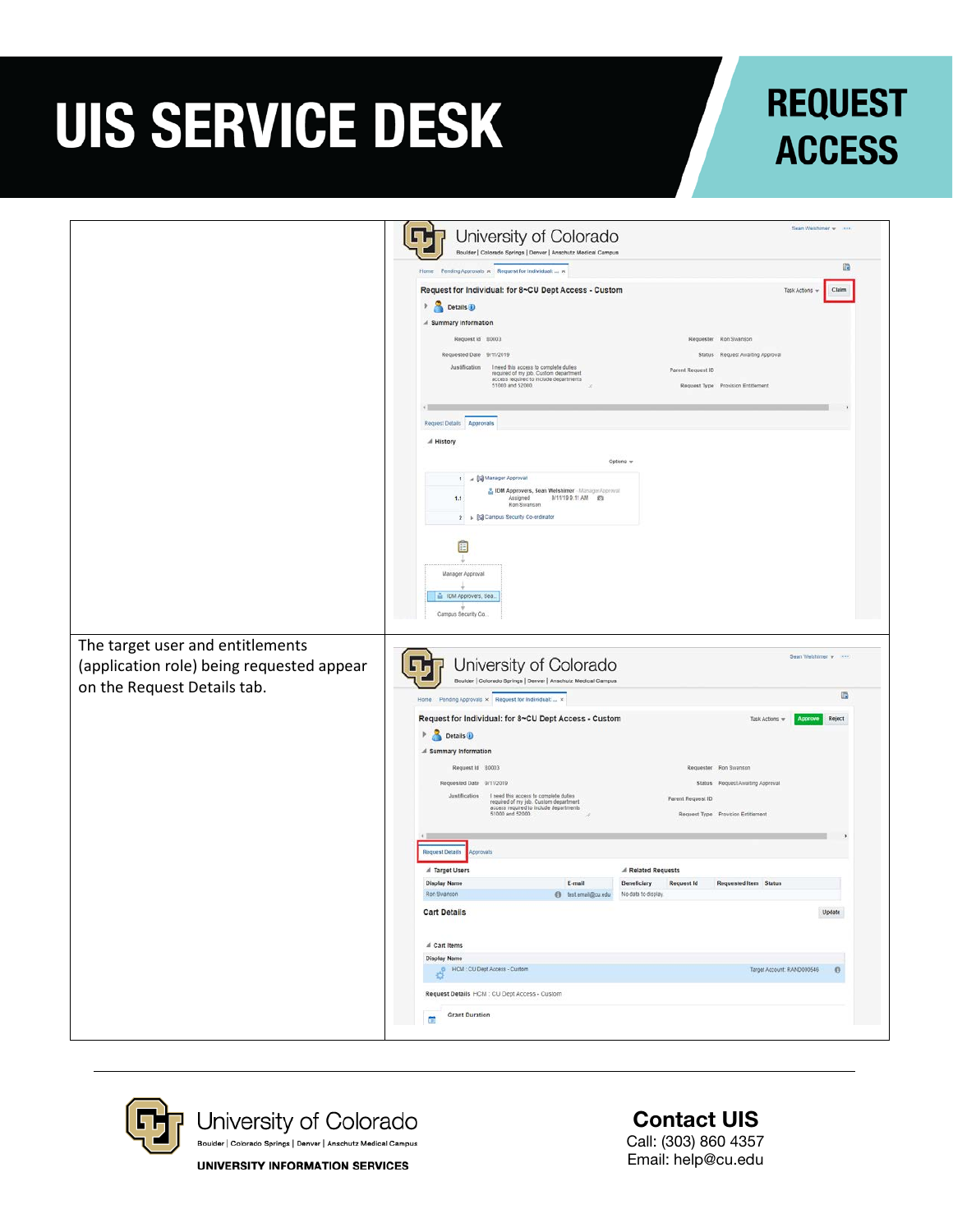### **REQUEST ACCESS**

| Approval workflow information appears     | University of Colorado<br>ا ی                                                                                                                                                             | Sean Welshimer w                         |
|-------------------------------------------|-------------------------------------------------------------------------------------------------------------------------------------------------------------------------------------------|------------------------------------------|
| on the Approvals tab.                     | Boulder   Colorado Springs   Denver   Anschutz Medical Campus                                                                                                                             |                                          |
|                                           |                                                                                                                                                                                           | 衢                                        |
|                                           | Request for Individual: for 8-CU Dept Access - Custom<br>Task Actions w                                                                                                                   | Reject<br><b>Approve</b>                 |
|                                           | Details (                                                                                                                                                                                 |                                          |
|                                           | # Summary Information                                                                                                                                                                     |                                          |
|                                           | Request Id 80003<br>Requester Ron Swanson<br>Requested Date 9/11/2019<br>Status Request Awaiting Approval                                                                                 |                                          |
|                                           | Justification<br>I need this access to complete duties<br>Parent Request ID                                                                                                               |                                          |
|                                           | required of my job. Custom department<br>access required to include departments<br>51000 and 52000.<br>Request Type Provision Entitlement                                                 |                                          |
|                                           |                                                                                                                                                                                           |                                          |
|                                           | <b>Request Details</b><br>Approvals                                                                                                                                                       |                                          |
|                                           | A History                                                                                                                                                                                 |                                          |
|                                           | Options w                                                                                                                                                                                 |                                          |
|                                           | 1 4 Manager Approval                                                                                                                                                                      |                                          |
|                                           | Sean Welshimer - ManagerApproval<br>1.1<br>9/11/19 9:29 AM #9<br>Acquired                                                                                                                 |                                          |
|                                           | 2 > Campus Security Co-ordinator                                                                                                                                                          |                                          |
|                                           | B<br>A Comments<br>Attachments                                                                                                                                                            | $\blacktriangleright$ $\times$           |
|                                           | No data to display<br><b>Updated By</b><br>Date Updated<br>Name                                                                                                                           |                                          |
|                                           | No data to display                                                                                                                                                                        |                                          |
|                                           |                                                                                                                                                                                           |                                          |
| You have the option of entering           |                                                                                                                                                                                           |                                          |
| Comments before taking action by clicking | University of Colorado                                                                                                                                                                    | Saan Walshimar w 1999                    |
| on the Create Comments button at the      | امی<br>Boulder   Colorado Springs   Denver   Anschutz Medical Campus                                                                                                                      |                                          |
| bottom of the Approvals tab.              | Home Pending Approvals x Request for Individual:  x                                                                                                                                       | 倘                                        |
|                                           | Request for Individual: for 8~CU Dept Access - Custom                                                                                                                                     | Task Actions<br>Approve<br><b>Reject</b> |
|                                           | Details (<br>×                                                                                                                                                                            |                                          |
|                                           | <b>Summary Information</b>                                                                                                                                                                |                                          |
|                                           | Request Id 80003<br>Requester Ron Swanson                                                                                                                                                 |                                          |
|                                           | Requested Date 9/11/2019<br>Status Request Awaiting Approval                                                                                                                              |                                          |
|                                           | Justification<br>I need this access to complete duties<br>required of my job. Custom department<br>access required to include departments<br>51000 and 52000.<br><b>Parent Request ID</b> |                                          |
|                                           | Request Type Provision Entitlement                                                                                                                                                        |                                          |
|                                           |                                                                                                                                                                                           |                                          |
|                                           | Request Details Approvals                                                                                                                                                                 |                                          |
|                                           | A History<br><b>Create Comment</b><br>×                                                                                                                                                   |                                          |
|                                           |                                                                                                                                                                                           |                                          |
|                                           | * Comment<br>1 a Bill Manage<br>& Sea                                                                                                                                                     |                                          |
|                                           | 1.1<br>OK Cancel<br>2 > bij Campu                                                                                                                                                         |                                          |
|                                           |                                                                                                                                                                                           |                                          |
|                                           | $\Box$<br>A Comments<br>Attachments                                                                                                                                                       | $+30$                                    |
|                                           | No data to display<br>Updated By Date Updated<br>Name<br>No data to display.                                                                                                              |                                          |
|                                           |                                                                                                                                                                                           |                                          |
|                                           |                                                                                                                                                                                           |                                          |
|                                           |                                                                                                                                                                                           |                                          |
|                                           |                                                                                                                                                                                           |                                          |



Contact UIS Call: (303) 860 4357 Email: help@cu.edu